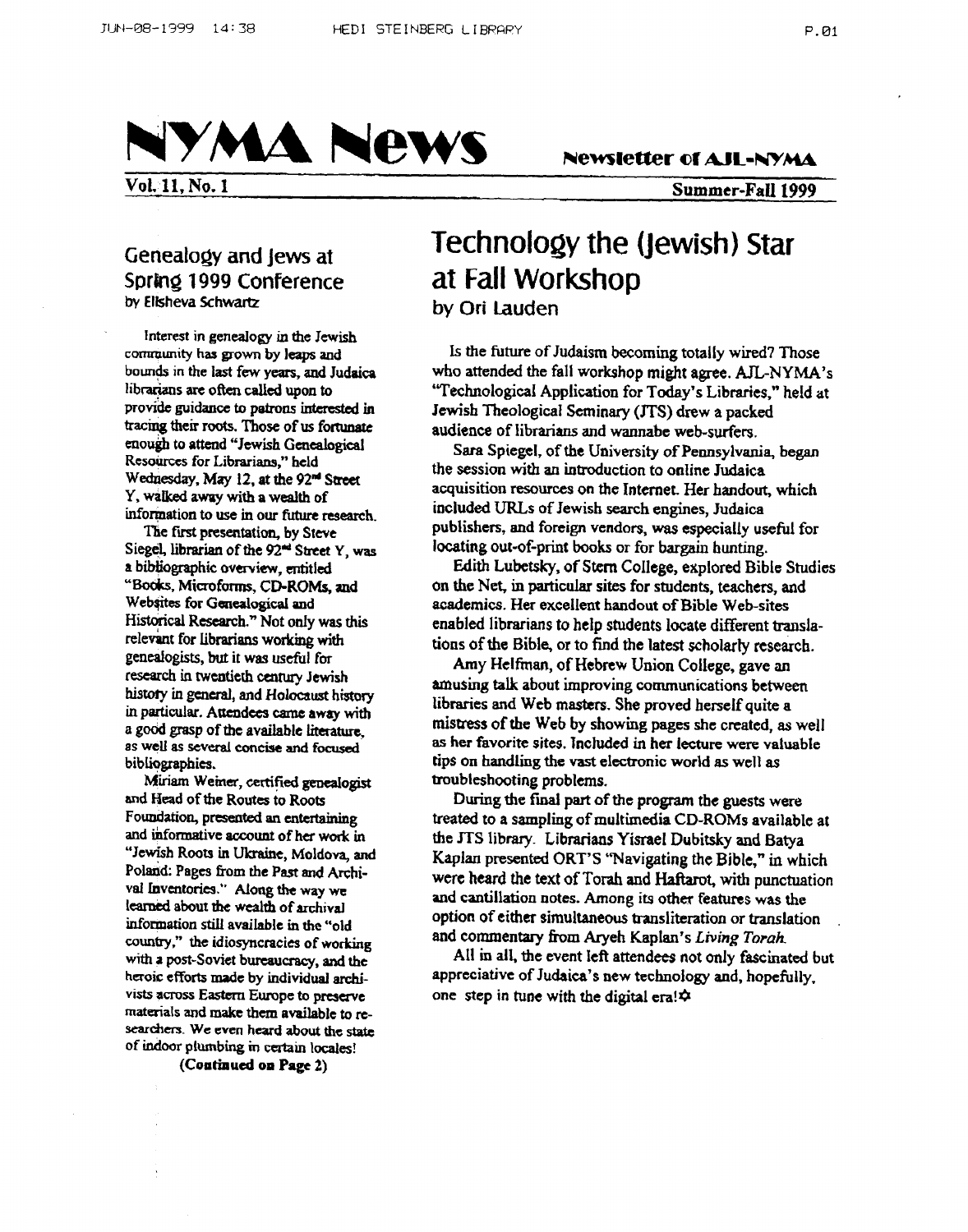### **SYMA News**

# **viddish and Retrospective Conversion Highlight 1999 Cataloging Workshop by Sharon Hammer**

NYMA's annual cataloging workshop took place on February 25<sup>th</sup> at the Jewish Theological Seminary (JTS). The program **focused on two topics of recent** interest in **cataloging: changes to**  Library of Congress (LC)'s romanization rules for Yiddish, and **retrospective conversion projects in a variety of Judaica** libraries.

### **WDOBH OR HEBREW?**

**Weinbesg. As** *one* **of the foremost authorities** *on* **Judaica and Hcbraica** *catalogiqg,* **and a passionate advocate for the accurate**   $r$ epresentation of the Hebrew language, Dr. Weinberg ably **demonstrated some of the quirks and intricacies of Yiddish**  *grammar* **amd** their *significance* **for cataloging practice, particularly their** relation *to* **LC's** romanizdtion rules. *Tly* **fkst part of the wockshop** was **presented by Dr Bella** Haas

**Two LC policies are slated for change. Originally, Yiddish**  forenames of **Hebrew origin were romanized as Hebrew names, i.e.** *Moshe instead of Moisheh, or Sim.hah instead of Simkheh,* **folloqvins the modan (scphardic) pronunciation.** *A4* **Dr. Weinberg**  humorously pointed out, this policy led to a pattern of "kil'avim," a **forbidden miMut of two species, since established Yiddish** names **would often contain surnama romanized according** *to* **their Yiddish**  pronunciation and foreraines according to the Hebrew. In the future, LC will romanize forenames of Yiddish authors as they **would sound in Yiddish.** 

**contain dieresis, defined as the "juxtaposition of** *two* **vowels**  without **an** intervening **conscmant-" Previous LC policy w8s to ins& a** *y* between *the two* **vowels. Dr. Weinberg** explained **why, in**  *cases* **of dieresis** bcpnhg **with the lerter** ya4 **such a practice inacwately represents** this **letter's** *fimctjon.* **Instead, LC has accepted the** *suggestion to simpIify the* **romanidon of vowel**  combinations beginning with *yod* by omitting the "y" (i.e. *hebreish* **lnstead of** *hebreyish).*  The **second rule change wncuns** *cases* **in which Yiddish words** 

### **RECON REVIEW**

**from institutions which are 1II in the process of retrospective**  conversion. Chaya Weisman, librarian at Ramaz Upper School, **explained how the school's quest for a feasible method of recon was made more urgent by the opening of** *a* **middle ~ch001 in**  September 1999 and the planned creation of an automated union *catalq* **for Iowa, middle, and** upper **school coll40~. The lower**  school opted for out-of-house recon, but disappointing attempts at **MARC conversion** through **NYCSLS and OCLC led** the **upper Tbc second half the program featurrd a panel of representatives** 

**(Continued on Page 3)** 

### *(Ceneology,* **Cont'd)**

YIVO **Idstitutc for Jcwish Research and soon-to-bc**  Curator of Judaica and Hebraica at Stanford University, **spoke on** "Memonal Books **(Yisker-**Bikher): **what They** *Arc.* How Thcy **Origimed,**  Who Uscs Thcm **and** Whcrc lhey *Can* **Re Found." Yiskcr-Bikhcr arc** rich **sources of** infomaion **for invcstigaton** of ZO\* century **~tmn Europcan**  history. We **were introduced** to thc basic structure of this gme. **as** wcll *89* **its** limitations **and ifs strengths** for gcnealogicd research. **Severd** specific **cxanples** were **shown, including a acw** *Y* **iskcr-**Bukh about an attendee's ancestral town. *Zachary* **Baker. presently hcad** librarian **of** 

*The* **confcrcncc** was **thorough.** *organized* **and frm. A big** *yasher Roach* **to** its **organizers** - Rita Lifton, **Steven Siegal, and** t.im **Stabler -and to**  our speakers! $\phi$ 

# SIM SHERMAN **SECOND PRO**

Page 2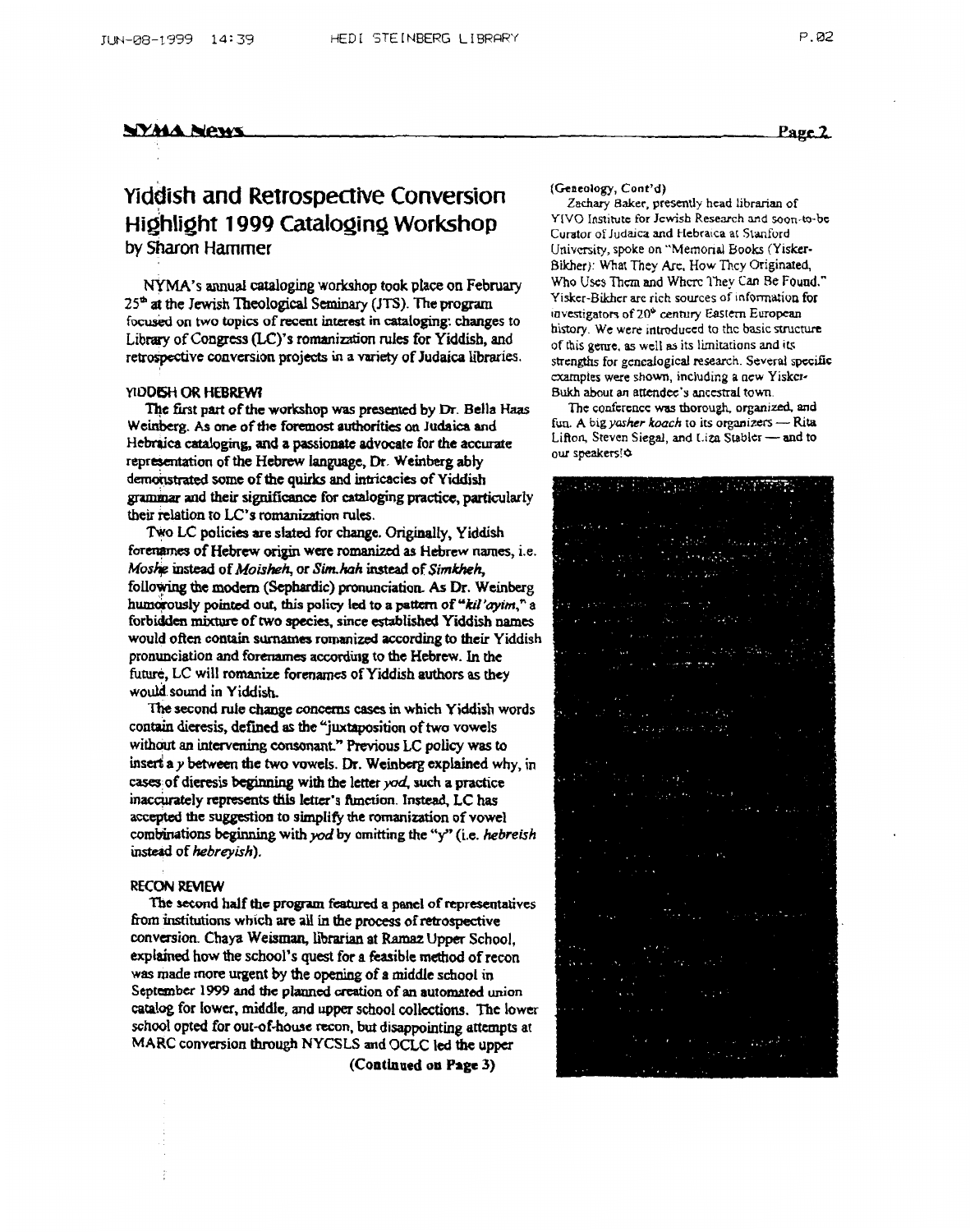### **NYMA News**

### **Page 3**

# *Loving the Environment at Day School Workshop By Faya Cohenes*

*OR* **Tuesday April 27 I** *had* **thc plesswe ofjoiuing a dozen other himrians** *at* **tho Spring** AJUNYMA **Day SchooUHigh School Workshop, held** *at* **the Hebrew Acackmy** *of* **Nassau** County **(HANC). Just being in** its **new, state-of-theart library** was treat **enough for many of us. But the program "A Jewish** Perspective **on the**  Environment: Sources and Resources" provided an *equally* **fascinating** *agenda* 

Principal Rabbi Joshua Schonbrun welcomed us,  $\frac{1}{2}$  sharing his pride and excitement in having finally attained *the* **goal of a new bhary. He confided that he now dl;ed "how important a** liirary **really is."** 

Beginning the program was Emi Gittleman, Science Coordinator of the Ramaz Lower School, in Manhattan. Emi, who heads a lending library created *specifically* **far hcr science class, spoke of the**  connection between **nature and Jewish values. She tested us** with **sample questions liam her Tu B'Shvat trivia game,** then **presented us** with **some excallmt materials, mcluding a** new **Jewish** *Gonlucing Coukbook* **and** *Sourcebook* **on** *the Environment*  and *Ecology*.

**de highlight of Emj's talk was her slide show of her rcctnt trip** *to* **hcl. With the help of some** *sauyring*  **photasraphs, she gave over her insights, in particular of the strong** link between **Judaism and the mvironmmt. Some examples were the Biblical Zoo,**  where a hands-on interaction with nature is en $c$ ouraged; the preserve Naot Kedumim, where soil from **all ovcrlmel** has **been** *gathend* **to** create **a national environrdmtaI** *cem.* **and the sense of** history **that is constantly preserved or reenacted through** archaeology, terraced farming, or memorial centers.

**Erai concluded her bk** with **a quote** from **Rashi, in refer& to the** first **few plagues of Egypt. Why didn't Moshe bring** them **about himself,** *instead* **of relying** *on*  **G-d?Thc** answer: these **plagues arc not** things **hat apply to humans alone, but to all of the earth's**  *headons.* **Here, too,** *5* **reference to** the *environment.* 

The next speaker was Marion Stein, librarian of **Har Tomb. Herself an avid** *gardener,* **Marion bas always expressed intaest m ecology. She** begau **her**  *talk* **by quoting Psalm** *92,* **which provided a wrmgboard for** *gaining* **an appreciation of nature as expressed thrwgh Radak's c~mmartary. She discussed two** particular *mimot, ba'al tmchit* **and**  tzw **baalei** *clrorm* **(the prohibitions against** destroying something which can still be used and against harming

**animal.s),** *8s* **well as the** hprtanct **of water, which is celebrated and expressed in many ways in Judaism and the Hebrew language.** *Amoag* her **recommended books and joumals were** *Nogah HaRarveni; Trea and Our Biblical Hwitage. Od Kedwnin,* **and** the *Nature Bible.* 

**Dianne Romm,** District **Library Chairperson of** *the*  **Uniondale Public Schools, spoke of her experiences as consultant to HANC, guiding** them **every step of** the way in the creation of their library. Meyer Mandel, **Assistant Librarian,** *answered* **questions about its day**to-day functioning.

*AI alcharon chavir:* last **but not least** was **Noreen Wpchs, Libmian of** Ramaz, **who besides being the MC of the wwkshop had pnpared a List of Rabbinic sowcs** rcfkrrhg **to the environment** - **wrmals, trees;**  in short, anything that is G-d's property.

**Although one of the intended presenters, HANC Librarian Joyce Levme., was unfortunately** *sitting shiva*  that **week and was therefort unable to be** there. **our many** thanks **go to the other presenters Eileen**  Shmidman, Elana Gensler, and Noreen Wachs, for *making* **this went possible. We left truly** *inspiirtd,* **and schools for Tu B'Shvat and for Earth Day!\***  eager **to** incorporate **special programs into our own** 

### **(Cataloging, cont'd)**

**school** library **to take a** different **route. A consultant**  was hired to assist in all aspects of the recon project, **from choosing software** *to* barcoding, **and the Liraty**  purchased 2 programs which allow them to work in**house on their 22,000+ volumes,** *at* **a much lower cost than outsourcing. Using Bookwhere, a** *239.50* **search engine developed in Canada, their desk searches and downloads a choice of over 100** liirary **catalogs** *on* **the**  Lntemet **and,** with **the help of** Mitinet **software, edits and** barcodes **the matdung MARC** records. **cataloging in-house has allowed €or** *greater* **accuracy and the opportunity to** weed **the colltction and reassign appropriate books to the new middle schooL** 

**Marcia Goldbag spoke next about her fiwtniting attempts** *to* **establish a rec~n project at Gratz College.**  Outsourcing is costly, while in-house recon requires *steady* **funding and a well-trained support staff. In addition, one quarta** *to* **one** third **of Gratz's holdings**  *are in* **Hebrew or Yiddish (and they hope, with the promised upgrade of Mandarin, to have Hebrew OPAC capabilities); but the** number **of vendors who** 

**(Continued on Page** *4)*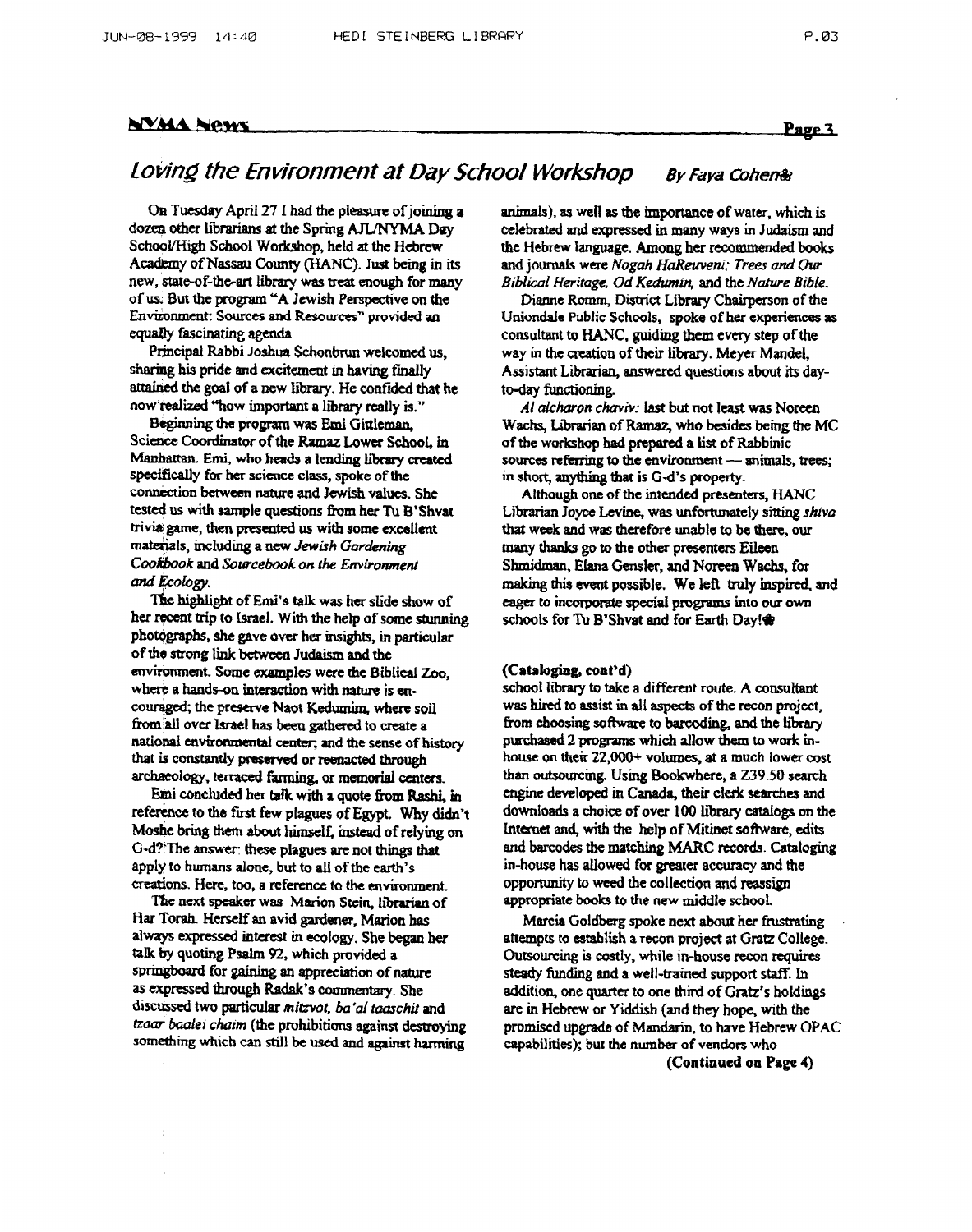### (Cataloging, cont'd)

perform Hebrew recon are scarce. At present, Mrs. Goldberg performs Hebrew recon on RLIN "in her spare time," using the bonus searches generated from original cataloging and establishing NACO records. English records are also inputted at a slow pace on OCLC during the cheaper evening and weekend hours.

### NYPL PROGRESS

Paula Charry followed with a report on the New York Public Research Libraries' successful grand-scale retrospective conversion project. Roman-alphabet recon. which includes the records of the Jewish Division, started in January 1996 and is expected to run until December 2000. Of approximately 2.3 million titles needing recon, about 1.5 million have been entered in CATNYP, the NYPL catalog, to date.

The NYPL library works with OCLC, which searches for records and modifies them, adds NYPL's class mark, and sends the produced records overnight to NYPL for uploading the next morning. OCLC also creates a master record for original titles and refers any unclear cards back to NYPL, where an in-house staff of 8 devotes itself to solving the problems.

Hebrew-alphabet recon is a more recent project that started in August 1998 and is funded by a Dorot Foundation grant. Currently, one librarian plus support staff enter the records using RLIN, much in the same way as for new acquisitions, but working from cards instead of from the books themselves. 880 fields are included in many of their MARC records, since the library hopes to be able to display Hebrew-character data in its OPAC by the end of the year. The current database of 3.5 million records, including some Jewish Division records, are already available on the Web at www.nypl.org.

### **IRONIES AND DILEMMAS**

To round off the program, Clifford Miller, a cataloger at JTS, spoke about some of the ironies and dilemmas recon has engendered for them over the years. The key to recon lies in prioritizing: a library can conceivably do everything that needs to be done, but it can't do everything first. So monographs are more likely to be converted before serials, Roman-alphabet works before Hebrew. At JTS, for example, circulated books receive faster recon attention - a self-fulfilling prophecy, since those books aiready accessed by students receive better access, while the undiscovered titles remain undiscoverable!

Mr. Miller also expounded upon the "casiest, fastest, chcapest" philosophy and some of its pitfalls: the sacrifice of quality for the sake of speed, the dependency on grant funding and the disruptive need for professional staff involvement in recon, to train, supervise, or even pitch in when needed. But for all of its inconveniences, he asserted, retrospective conversion is necessary for the sake of access, and is definitely worth the trouble.  $\phi$ 

### **MAZEL TOV!**

Rabbi Clifford Miller, grandson Yehezkel Akiva Tzivia Atik, grandson Eitan Eliav Susan (Shaindy) Kurzmann, grandson Shmucl Yacl Penkower, granddaughter, Tiferet Leah Edith Lubetski, on the engagement of son Saul to Rebecca Pine.

### **CONDOLENCES**

Vivian Moskowitz, son David Mordechai Sharon Hammer, father Yissachar Dov Rotter Susan (Shaindy) Kurzmann, mother xxxxx Zalman Alpert, mother Shaina Bella Haas Weinberg, mother Roza Haas Joyce Levine, mother Norma Abramowitz Miriam Meiri, husband Meir May they be comforted among the mourners of Zion.

### **CONGRATULATIONSI**

To our three NYMA scholarship winners: Elana Gensler, Orli Laudon, Stanley Nachamie.

### **IOB LISTINGS**

Part-time librarian for non-computerized synagogue library located in Manhattan. Four afternoons, Mon-Thurs., collection of approx. 10,000 adult and juvenile English circulating vols. and a small video collection plus English/Hebrew reference section. Active Hebrew school through High school. Paid secular and religious holidays and vacations. Closed summer months. For further information, contact Librarian, Park Avenue Synagogue, 50 E. 87<sup>th</sup> St., New York, NY 10128; tel (212) 289-4980.

Part-time librarian for non-computerized synagogue library, Temple Beth Abraham, in Tarrytown, NY. Six hours a week, Sun. 9-11 mandatory, remaining 4 hours are flexible. Contact Beulah Tishelman, (914) 631-4688.

Librarian to organize and manage newly reconstructed Ivan Strettcnheim Library, of Congregation Emanu-El. Library occupies an entire floor of Temple's Community House and includes 20,000-vol. stack area, computer bank for public Internet access, video viewing room, children's collection and reading area, and spacious reading room. Library services Congregation members as well as members of the general community who participate in programs offered by Congregation. Responsibilities include developing collect-ion, managing the library, coordinating volunteer staff, and organizing special programs for children and adults. Applicant must have MLS; undergraduate degree in Jewish studies or equivalent knowledge of Jewish subjects; 2-3 years' professional experience, including experience in collections development; computer literacy (WWW, information systems); excellent interpersonal communication and organizational skills. Salary commensurate with qualifications and experience; excellent benefits provided. Apply with letter and resume to Dr. Mark W. Weisstuch, Congregation Emanu-El, 1 East 65<sup>th</sup> Street, New York, NY 10021. Fax applications accepted at 212-570-0826.

Page 4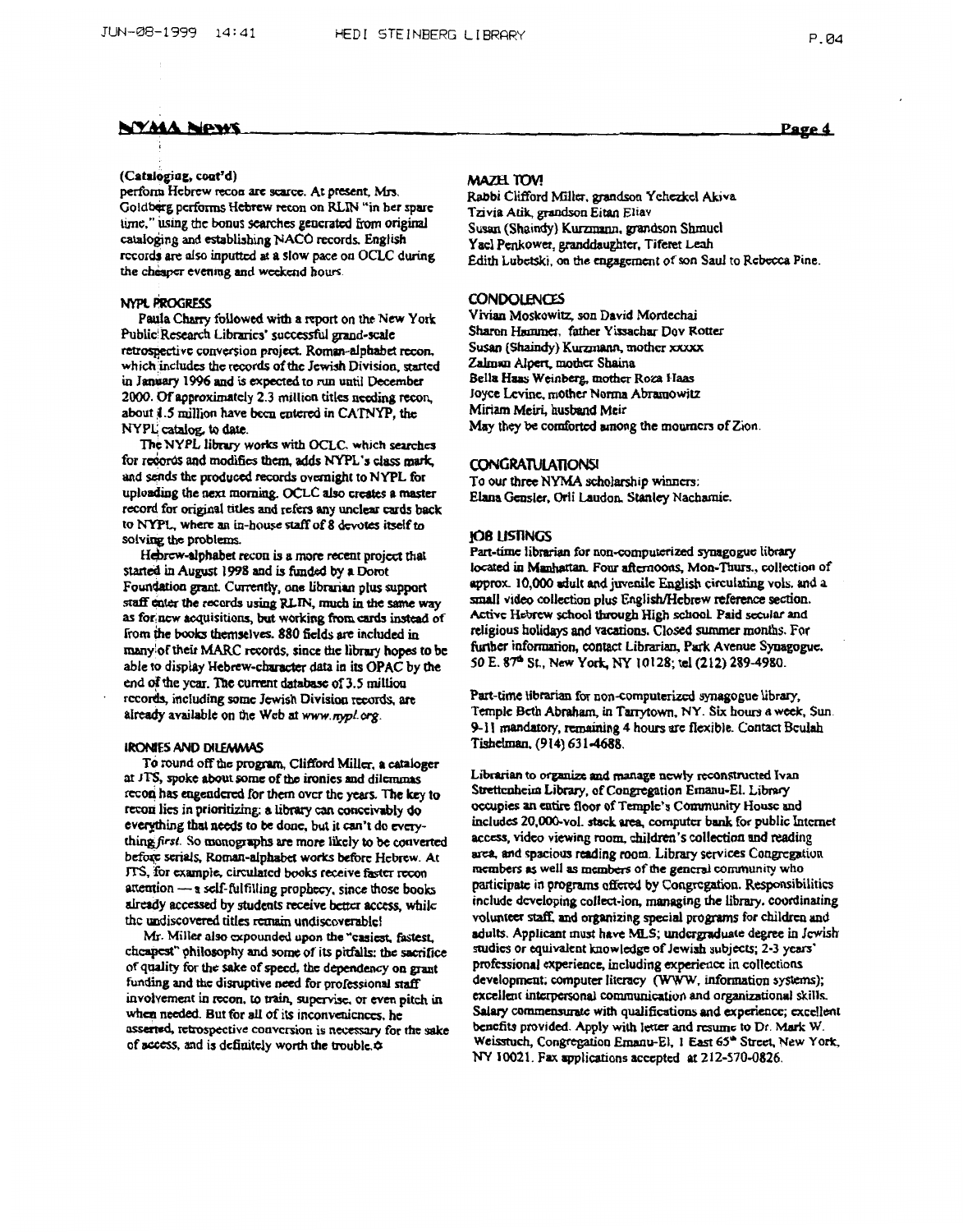### **NYMA News**

## "Victory is Ours" The Lubavitcher Library is not only a collection. but a legacy by Hallie Cantor

This article is the sixth in an ongoing series about libraries in the NYMA area.

The Library of Agudas Chassidei Chabed, housed at the Lubavitch World Headquarters in Brooklyn, is, in all respects, a world-class phenomenon. Numbering over 200,000 Hebrew volumes, the collection is known for its rare books, over 2,000 manuscripts, and approximately 100,000 letters and documents from all 7 Chabad Rebbes.

The collection traces its venerable history to the Tzarist Russia and the first Lubawitcher Rebbe, Schneur Zalman of Liadi, who accumulated a few hundred books and manuscripts. But it was the sixth Lubavitcher Rebbe. Yosef Yitzchak Schneersohn, who actively expanded the collection in 1928, after fleeing Russia. From his new residence in Riga, Latvia, he transmitted directives to his followers in Israel and the U.S. to amass books, asked authors and publishers to donate copies, and corresponded with book dealers in Yemen, Australia, Africa, France, and Italy.

Over the decades, the library has survived fires, confiscations, and the turbulent years of the Lubavitcher dynasty. During the Nazi occupation a large portion of the collection was lost. R. Yosef Yitzchak Schneersohn himself narrowly escaped and emigrated to the U.S., in 1940. Years later, the collection reappeared in Warsaw, and in carly 1978 was returned to Chabad headquarters under the 7<sup>th</sup> Lubavitcher Rebbe. Menachem Mendel Schneerschn ("The Rebbe"), o.b.m.

### **PUBLIC VIEWING**

Formerly the library was open only to the Rebbes, or to people who had obtained personal invitations. But it is now open to the public thanks to the Rebbe, who, after a painful legal battle over the ownership of the books, celebrated the court ruling, immortalized in Lubavitcher history as "Didan Notzach, victory is ours." Voweled differently, he explained, the word is netzach, eternity. A book is preserved not by being closed off from the world, but rather by being shared with the public for enlightenment.

The library now rests inside 770 Eastern Parkway. Presiding is Rabbi Sholom Dovber Levin, who was appointed head librarian in 1977 and instructed the following year to begin cataloging the collection, a task that took eleven years. In 1988 a special computer program was written in Hebrew, enabling a search according to title, author, subject, year and place of publication. key word and shelf location.

Like his forebears, the Rebbe had called for donations - not only holy but Merkos, the Lubavitcher publishing secular, since he maintained that these too can enhance service to G-d. As a result, this has made for an eclectic collection. Clicking natu, for example, will summon not only Natural and the Supernatural Jew, but Nature Conservancy! The catalog is accessible on the Web, at library chabad org. But it remains incomplete as it lists only printed books in English or in the Hebrew alphabet

"We're still in the middle of cataloging books in other languages," assistant Efraim Keller explained. "Someone is working on the German books right now." Others in Persian. Spanish, French, Portuguese, etc. await cataloging and archiving.

Some 12,000 books remain behind in Russia. However, these titles can be accessed over the computer. Wherever the Hebrew letters kuf, lamed appear under a location code, "that means that this book is located in Russia," Efraim explained. "We don't have them here, but and reference only, a lending library, we have a handwritten catalog of everything that is there."

His brother Rabbi Yosef Keller added. "Our library is unique for having the original Russian prints," referring to the Tzarist attempt to crack down on Lubavitcher presses.

### **RESEARCH MATERIAL**

Although most of the letters. manuscripts, and incunabula are stored in closed stacks, they are available for viewing in a public reading room, an airy floor that attracts researchers from all over the world. In addition to Tanach,

Talmud, and Halachah, law, publications by the various Chabad leaders line the shelves, for perusal. Writers and scholars come by, needing to obtain information or vicw a rare, 15<sup>th</sup> century text.

"We get around 10 researchers a week," says Efraim. "But people come for other reasons, too." He held up an piece of sheet music. Earlier that day, a chazzan (cantor) had come in, looking for a certain niggun, melody.

Although the library is controlled by house, it receives materials from everywhere. All are donated, and continually sent in. Ones that arrived from 1988 to 1994 bear a special stamp: Mivisa Sefarim: Shenat Hakhel, 5748, commemorating the year (1988) the Rebbe's library campaign began.

### **EXHIBITION HALL**

The second wing of the library, the Exhibition Hall, is a museum of Chabad history. Some exhibits display texts and artifacts of Chabad Rebbes, such as special editions of the Tanya and other major works. Some have celebrated Chabad's historic commitment to outreach. The Rebbe's campaigns of sending emissaries all over the world and building "Chabad Houses" have resulted in lay literature and crafts devoted to Jewish themes - Sabbath, holidays, and "We Want Moshiach Now" slogans.

While the "770" library is for research named Levi Yitzchok and located around the corner, services the general Jewish community. The third and newest annex. Heichal Menachem, located in Borough Park, Brooklyn, services the highly visible Chassidic population with all Chassidic works - Breslav, Gerer, etc. Chabad views the dissemination of Chassidus as a stepping stone to the Messianic era

Indeed, the Lubavitcher library is testament to the group's resilience and to a vision bearing fruit. Above all, it shows an influence that promises to be around for a very long time.<sup>4</sup>